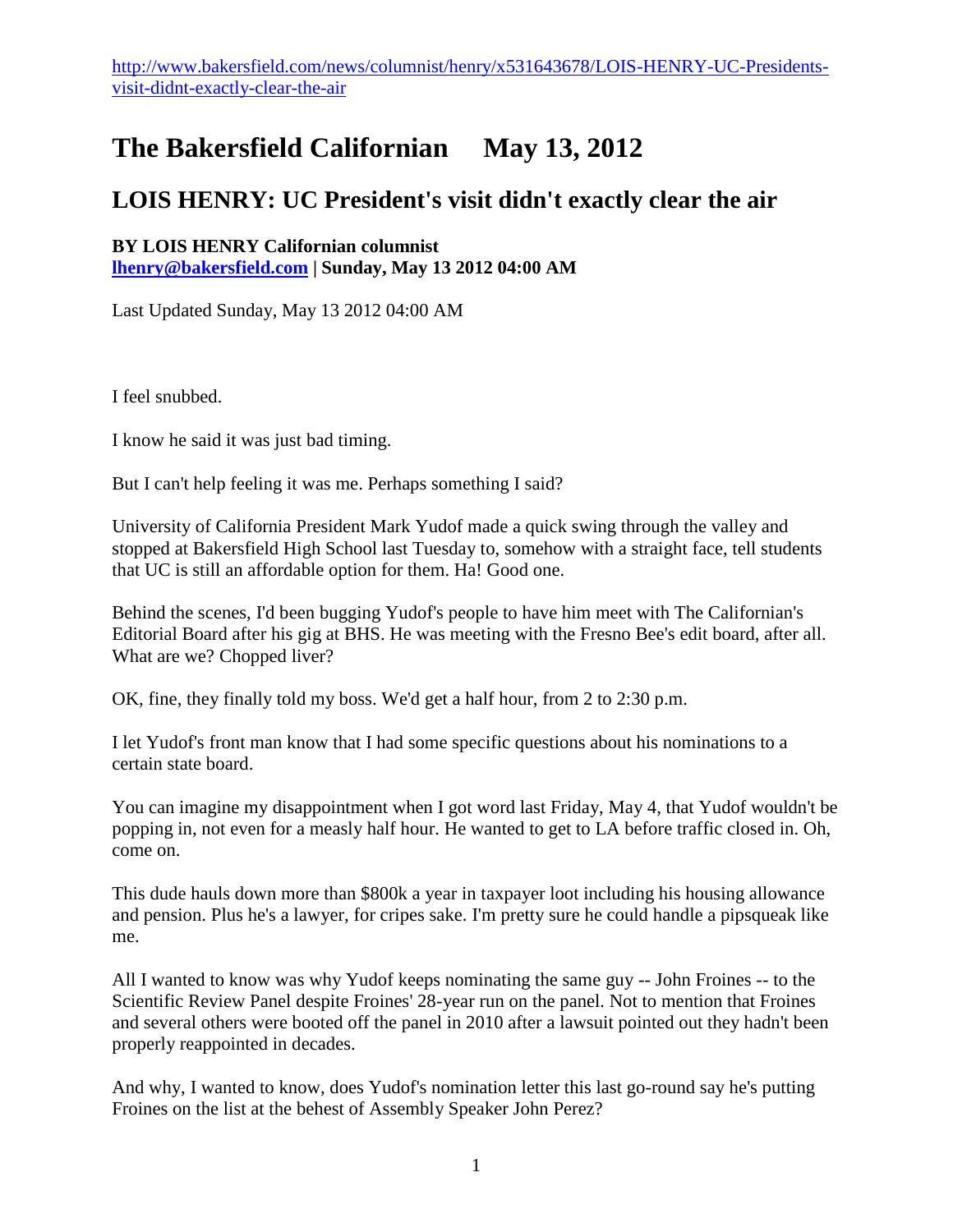As background, the Scientific Review Panel is a state board that has provided the underpinning for much of California's air pollution regulation by declaring which substances are toxic air contaminants.

It consists of nine scientists who are supposed to provide a strictly scientific basis for the regulations. No politics allowed, or at least that was the intent of the original law under which it was created. Which is why nominations have to come from Yudof's office, supposedly beyond the reach of politics.

My contention, however, is that this panel has been polluted by politics for years and now it's happening with Yudof's complicity.

Although Yudof ditched me, the UC bigwigs did have Provost Larry Pitts speak to me by phone about my questions and concerns.

Though he doesn't have anything to do with the nomination process and hadn't read Yudof's letter, he assured me that "as far as I can tell, the UC's roll has not been corrupted."

Uh huh.

He initially said that the nomination process, as outlined in California Health and Safety Code 39670 and 39671, allowed for incumbent panel members to be renominated at the request of the appointing authority, such as Speaker Perez.

No, it doesn't. It also doesn't say it's cool for the appointing authorities to suggest who Yudof should put on his nomination list.

I would assert, as I did to Provost Pitts, that the spirit of the law establishing the Scientific Review Panel clearly intended to remove politics.

Since Perez, and the other appointing bodies -- the California Envrionmental Protection Agency Secretary and Senate Rules Committee -- are politicians (i.e. full o' politics) Yudof shouldn't be taking direction from them. Sheesh!

As for Froines, the former "Chicago Seven" member has made no bones about the fact that he believes science should be used to alter society. He's an admitted activist who has dedicated his life to coming up with the "science" to promote an agenda.

Part of that agenda, according to the mission statement of his Southern California Particle Center, is to prove that PM2.5, tiny particulate matter from dust and exhaust, is a rampant killer that must be eradicated.

That means clamping down ever harder on diesel truck exhaust and other industry emissions, regardless of the economic impacts or the diminishing, if any, benefits.

Numerous studies have surfaced in recent years showing PM2.5 isn't killing anyone in California; the California Air Resources Board has been forced to lower its death estimates several times. But with his de facto lifetime position on the Scientific Review Panel, Froines has been able to ignore those facts and pursue his agenda.